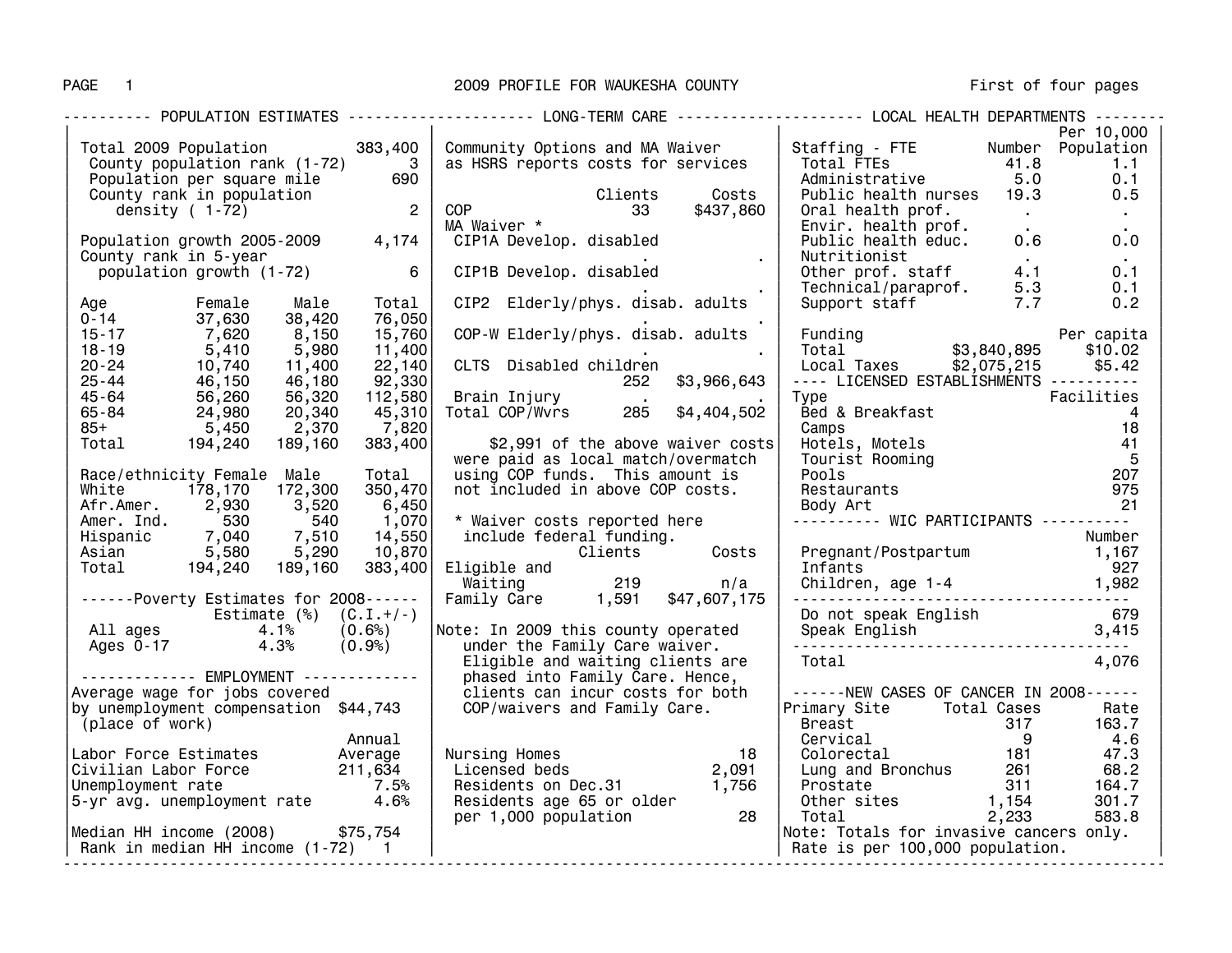## PAGE 2 2009 PROFILE FOR WAUKESHA COUNTY 2009 PAGE 2

| TOTAL LIVE BIRTHS 3,751 Birth Order Births Percent Marital<br>Crude Live Birth Rate 9.8 Second 1,379 37 Married<br>General Fertility Rate 53.6 Third 551 15 Not mar<br>Live births with reported Unknown Unknown onenital anomalies<br>                                        |                 |                |                                                                                                                                                                                                                                   |                                                         |                 | Marital Status                                                                                                    |                |                         |
|--------------------------------------------------------------------------------------------------------------------------------------------------------------------------------------------------------------------------------------------------------------------------------|-----------------|----------------|-----------------------------------------------------------------------------------------------------------------------------------------------------------------------------------------------------------------------------------|---------------------------------------------------------|-----------------|-------------------------------------------------------------------------------------------------------------------|----------------|-------------------------|
|                                                                                                                                                                                                                                                                                |                 |                |                                                                                                                                                                                                                                   |                                                         |                 | of Mother Births                                                                                                  |                | Percent                 |
|                                                                                                                                                                                                                                                                                |                 |                |                                                                                                                                                                                                                                   |                                                         |                 | Married<br>Married 2,998<br>Not married 751<br>Unknown 2                                                          |                | 80                      |
|                                                                                                                                                                                                                                                                                |                 |                |                                                                                                                                                                                                                                   |                                                         |                 |                                                                                                                   |                | 20                      |
|                                                                                                                                                                                                                                                                                |                 |                |                                                                                                                                                                                                                                   |                                                         |                 |                                                                                                                   |                | < 0.5                   |
| Live births with reported<br>congenital anomalies 59 1.6%<br>- - -                                                                                                                                                                                                             |                 |                |                                                                                                                                                                                                                                   |                                                         |                 |                                                                                                                   |                |                         |
|                                                                                                                                                                                                                                                                                |                 |                |                                                                                                                                                                                                                                   |                                                         |                 | Education                                                                                                         |                |                         |
|                                                                                                                                                                                                                                                                                |                 |                |                                                                                                                                                                                                                                   |                                                         |                 | of Mother Births                                                                                                  |                | Percent                 |
| Delivery Type births Percent 1st Prenatal Visit Births                                                                                                                                                                                                                         |                 |                |                                                                                                                                                                                                                                   |                                                         | Percent         |                                                                                                                   |                | $\mathbf{1}$            |
| Vaginal after                                                                                                                                                                                                                                                                  |                 |                |                                                                                                                                                                                                                                   |                                                         | $\overline{93}$ | Elementary or less<br>Some high school 132<br>High school 613<br>Some college 797<br>College graduate 2,138<br>A3 |                | $\overline{4}$          |
|                                                                                                                                                                                                                                                                                |                 |                |                                                                                                                                                                                                                                   |                                                         |                 |                                                                                                                   |                | 16                      |
|                                                                                                                                                                                                                                                                                |                 |                |                                                                                                                                                                                                                                   |                                                         |                 |                                                                                                                   |                | 21                      |
|                                                                                                                                                                                                                                                                                |                 |                | 2nd trimester<br>3rd trimester<br>3rd trimester<br>22 1<br>No visits<br>8 <.5<br>Unknown 39 1                                                                                                                                     |                                                         |                 |                                                                                                                   |                | 57                      |
|                                                                                                                                                                                                                                                                                |                 |                |                                                                                                                                                                                                                                   |                                                         |                 |                                                                                                                   |                | $\overline{1}$          |
|                                                                                                                                                                                                                                                                                |                 |                |                                                                                                                                                                                                                                   |                                                         |                 | Unknown 43                                                                                                        |                |                         |
|                                                                                                                                                                                                                                                                                |                 |                |                                                                                                                                                                                                                                   |                                                         |                 |                                                                                                                   |                |                         |
| Birthweight<br>Births Percent Smoking Status<br>Status<br>Status<br>Status<br>Status<br>Status<br>Status<br>Status<br>Status<br>Status<br>Status<br>Status<br>Status<br>Status<br>Status<br>Status<br>Status<br>Status<br>Status<br>Status<br>Status<br>Status<br>Status<br>St |                 |                |                                                                                                                                                                                                                                   |                                                         |                 |                                                                                                                   |                | Percent                 |
|                                                                                                                                                                                                                                                                                |                 |                |                                                                                                                                                                                                                                   |                                                         |                 |                                                                                                                   |                |                         |
|                                                                                                                                                                                                                                                                                |                 |                |                                                                                                                                                                                                                                   |                                                         |                 |                                                                                                                   | 298 8          |                         |
|                                                                                                                                                                                                                                                                                |                 |                |                                                                                                                                                                                                                                   |                                                         |                 |                                                                                                                   |                | 92                      |
|                                                                                                                                                                                                                                                                                |                 |                |                                                                                                                                                                                                                                   |                                                         |                 |                                                                                                                   |                | < 0.5                   |
|                                                                                                                                                                                                                                                                                |                 |                |                                                                                                                                                                                                                                   |                                                         |                 |                                                                                                                   |                |                         |
|                                                                                                                                                                                                                                                                                |                 |                |                                                                                                                                                                                                                                   |                                                         |                 |                                                                                                                   |                |                         |
|                                                                                                                                                                                                                                                                                |                 |                |                                                                                                                                                                                                                                   |                                                         |                 |                                                                                                                   |                |                         |
|                                                                                                                                                                                                                                                                                |                 |                |                                                                                                                                                                                                                                   |                                                         |                 |                                                                                                                   |                |                         |
|                                                                                                                                                                                                                                                                                |                 |                |                                                                                                                                                                                                                                   |                                                         |                 |                                                                                                                   |                |                         |
|                                                                                                                                                                                                                                                                                |                 |                |                                                                                                                                                                                                                                   |                                                         |                 |                                                                                                                   |                |                         |
|                                                                                                                                                                                                                                                                                |                 |                |                                                                                                                                                                                                                                   |                                                         |                 |                                                                                                                   |                |                         |
|                                                                                                                                                                                                                                                                                |                 |                |                                                                                                                                                                                                                                   |                                                         |                 |                                                                                                                   |                |                         |
|                                                                                                                                                                                                                                                                                |                 |                |                                                                                                                                                                                                                                   |                                                         |                 |                                                                                                                   |                |                         |
|                                                                                                                                                                                                                                                                                |                 |                |                                                                                                                                                                                                                                   |                                                         |                 |                                                                                                                   |                |                         |
|                                                                                                                                                                                                                                                                                |                 |                |                                                                                                                                                                                                                                   |                                                         |                 |                                                                                                                   |                |                         |
|                                                                                                                                                                                                                                                                                |                 |                |                                                                                                                                                                                                                                   |                                                         |                 |                                                                                                                   |                |                         |
|                                                                                                                                                                                                                                                                                |                 |                |                                                                                                                                                                                                                                   |                                                         |                 |                                                                                                                   |                |                         |
|                                                                                                                                                                                                                                                                                |                 |                | Low Birthweight                                                                                                                                                                                                                   |                                                         |                 | Trimester of First Prenatal Visit                                                                                 |                |                         |
|                                                                                                                                                                                                                                                                                |                 |                | Fertility (under $2,500$ gm) $\vert$                                                                                                                                                                                              |                                                         |                 |                                                                                                                   |                |                         |
| Age of Mother Births Rate Births Percent<br><15                                                                                                                                                                                                                                |                 |                |                                                                                                                                                                                                                                   |                                                         |                 | 1st Trimester 2nd Trimester 0ther/Unknown<br>Births Percent Births Percent * *                                    |                |                         |
|                                                                                                                                                                                                                                                                                |                 |                | $\begin{array}{cccc} -\text{-} & \ast & \text{-} \\ \text{-} & 5 & 11.9 \\ 16 & 7 & 7.9 \\ 44 & 38 & 8.0 \\ 110 & 75 & 6.8 \\ 133 & 89 & 6.9 \\ 51 & 46 & 7.6 \\ 10 & 17 & 11.3 \\ -\text{-} & \cdot & \cdot & \cdot \end{array}$ | $\star$                                                 |                 | $\star$                                                                                                           |                |                         |
| $\begin{array}{r} 2 \\ 42 \\ 89 \\ 474 \\ 1,105 \end{array}$<br>$15 - 17$                                                                                                                                                                                                      | $\frac{42}{89}$ |                |                                                                                                                                                                                                                                   | $\frac{30}{69}$                                         |                 | $\begin{array}{ccc}\n 71 & 10 \\  78 & 17\n\end{array}$<br>$\frac{24}{19}$                                        | $\overline{2}$ | 5                       |
| $18 - 19$                                                                                                                                                                                                                                                                      |                 |                |                                                                                                                                                                                                                                   |                                                         |                 |                                                                                                                   | $\mathbf{3}$   | 3                       |
| $20 - 24$                                                                                                                                                                                                                                                                      |                 |                |                                                                                                                                                                                                                                   | 406                                                     |                 | 11                                                                                                                | 17             | $\overline{\mathbf{4}}$ |
| $25 - 29$                                                                                                                                                                                                                                                                      |                 |                |                                                                                                                                                                                                                                   | $\left \begin{array}{c} 406 \ 1,042 \end{array}\right $ |                 | $\begin{array}{cc} 1.7 & 1.7 \ 86 & 51 \ 94 & 46 \ 96 & 33 \ 95 & 29 \ 89 & 10 \end{array}$<br>$\overline{4}$     | 17             | $\frac{2}{2}$           |
| $1,281$<br>608<br>$30 - 34$                                                                                                                                                                                                                                                    |                 |                |                                                                                                                                                                                                                                   | $\begin{vmatrix} 1, & 228 \\ -7, & -7 \end{vmatrix}$    |                 | $3^{\circ}$                                                                                                       | 20             |                         |
| $35 - 39$                                                                                                                                                                                                                                                                      |                 |                |                                                                                                                                                                                                                                   | 575                                                     |                 | $\overline{5}$                                                                                                    | $\overline{4}$ | $\mathbf{1}$            |
| $40+$                                                                                                                                                                                                                                                                          | 150             |                |                                                                                                                                                                                                                                   | $\vert$ 134                                             |                 | $\overline{7}$                                                                                                    | 6              | 4                       |
| Unknown                                                                                                                                                                                                                                                                        | $\overline{0}$  | $\sim 10^{-1}$ |                                                                                                                                                                                                                                   |                                                         |                 |                                                                                                                   |                |                         |
|                                                                                                                                                                                                                                                                                |                 |                |                                                                                                                                                                                                                                   |                                                         |                 |                                                                                                                   |                |                         |
| Teenage Births 133 10 * Not reported if age or race category has fewer than 5 births.                                                                                                                                                                                          |                 |                |                                                                                                                                                                                                                                   |                                                         |                 |                                                                                                                   |                |                         |
|                                                                                                                                                                                                                                                                                |                 |                |                                                                                                                                                                                                                                   |                                                         |                 |                                                                                                                   |                |                         |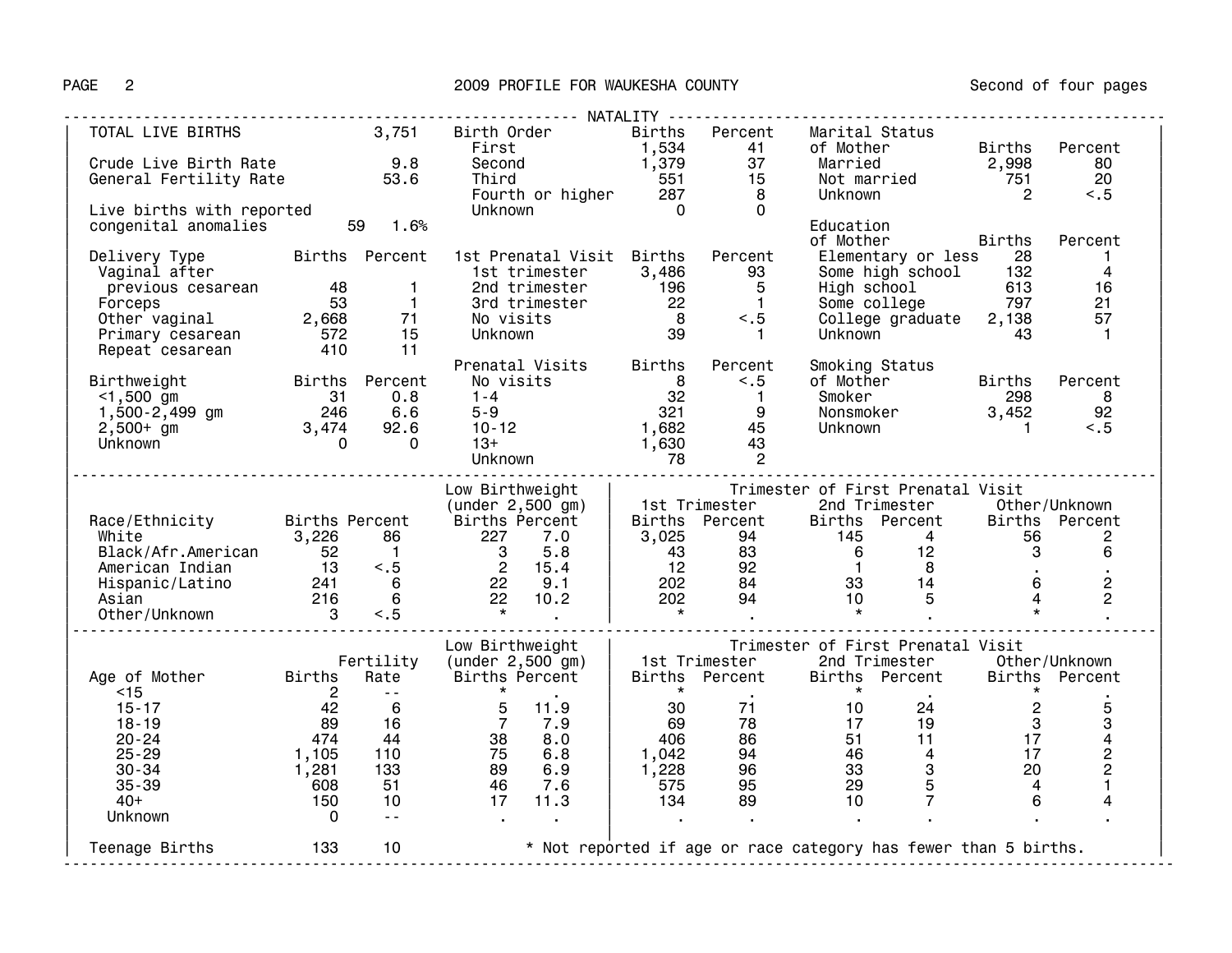## PAGE 3 2009 PROFILE FOR WAUKESHA COUNTY Third of four pages

|                                                                                                                                                   |                                                                  |                                                                     |                                |                                                         | Note: Death rates (except infant) are per 100,000 population. Infant, |        |                |  |  |  |
|---------------------------------------------------------------------------------------------------------------------------------------------------|------------------------------------------------------------------|---------------------------------------------------------------------|--------------------------------|---------------------------------------------------------|-----------------------------------------------------------------------|--------|----------------|--|--|--|
|                                                                                                                                                   |                                                                  | neonatal, and postneonatal death rates are per 1,000 live births.   |                                |                                                         |                                                                       |        |                |  |  |  |
| CONFIRMED CASES OF                                                                                                                                |                                                                  | Perinatal and fetal death rates are per 1,000 live births plus      |                                |                                                         |                                                                       |        |                |  |  |  |
| COMMUNICABLE DISEASES (2009)                                                                                                                      | fetal deaths. Rates are not calculated for fewer than 20 deaths. |                                                                     |                                |                                                         |                                                                       |        |                |  |  |  |
|                                                                                                                                                   |                                                                  |                                                                     |                                |                                                         |                                                                       |        |                |  |  |  |
| Disease                                                                                                                                           | Number                                                           | TOTAL DEATHS                                                        |                                | 2,913                                                   | Selected                                                              |        |                |  |  |  |
| Campylobacter Enteritis                                                                                                                           | 85                                                               |                                                                     |                                |                                                         | Underlying Cause                                                      | Deaths | Rate           |  |  |  |
| Giardiasis                                                                                                                                        | 15                                                               |                                                                     |                                |                                                         | Heart Disease (total)                                                 | 658    | 172            |  |  |  |
| Hepatitis Type A                                                                                                                                  | $5^{\circ}$                                                      |                                                                     |                                |                                                         | Ischemic heart disease                                                | 416    | 109            |  |  |  |
| Hepatitis Type B*                                                                                                                                 | 46                                                               | Age                                                                 | <b>Deaths</b>                  | Rate                                                    |                                                                       | 707    | 184            |  |  |  |
|                                                                                                                                                   | $\frac{40}{59}$                                                  | $1 - 4$                                                             |                                |                                                         | Cancer (total)                                                        |        | 45             |  |  |  |
| Hepatitis NANB/C                                                                                                                                  |                                                                  | $1 - 4$<br>$5 - 14$<br>$15 - 19$<br>$20 - 34$<br>$35 - 54$<br>$177$ | $\blacksquare$                 | $\sim 100$ km s $^{-1}$                                 |                                                                       |        |                |  |  |  |
| Legionnaire's                                                                                                                                     | $<$ 5                                                            |                                                                     |                                | $\sim 10^{-11}$                                         | Colorectal<br>colorectal<br>Female Breast                             | 53     | 14             |  |  |  |
| Lyme                                                                                                                                              | 35                                                               |                                                                     |                                | $\sim 10^{-11}$                                         |                                                                       | 54     | $28*$          |  |  |  |
| Measles                                                                                                                                           | $\overline{0}$                                                   |                                                                     | 177                            | 64                                                      | Cerebrovascular Disease                                               | 148    | 39             |  |  |  |
| N. Meningitis, Meningococcal <5                                                                                                                   |                                                                  |                                                                     |                                | 151                                                     | Lower Resp. Disease                                                   | 168    | 44             |  |  |  |
| Meningitis, Bacterial                                                                                                                             |                                                                  |                                                                     | 279                            | 589                                                     | Pneumonia & Influenza                                                 | - 73   | 19             |  |  |  |
| <b>Mumps</b>                                                                                                                                      |                                                                  |                                                                     | 417                            | 1,537                                                   | Accidents                                                             | 179    | 47             |  |  |  |
| Pertussis                                                                                                                                         | $\begin{array}{c}\n 0 \\  0 \\  38\n \end{array}$                | 55 - 64<br>65 - 74<br>75 - 84                                       | 859                            | 4,725                                                   | Motor vehicle 28                                                      |        | $\overline{7}$ |  |  |  |
| Salmonellosis                                                                                                                                     | 47                                                               | $85+$                                                               | 1,111                          | 14,209                                                  | Diabetes                                                              | 70     | 18             |  |  |  |
| Shigellosis                                                                                                                                       | 22                                                               |                                                                     |                                |                                                         |                                                                       |        | 11             |  |  |  |
| Tuberculosis                                                                                                                                      | $<$ 5                                                            | Infant                                                              |                                |                                                         |                                                                       |        | 11             |  |  |  |
| E-Coli 0157                                                                                                                                       | $\overline{\mathbf{8}}$                                          | Mortality Deaths                                                    |                                | Rate                                                    |                                                                       |        |                |  |  |  |
| E-Coli, Non-0157                                                                                                                                  | 8                                                                |                                                                     |                                | $\sim 100$ km s $^{-1}$                                 | * Based on female population.                                         |        |                |  |  |  |
| Cryptosporidiosis                                                                                                                                 | 19                                                               | Total Infant<br>Neonatal 10                                         |                                | $\sim$                                                  |                                                                       |        |                |  |  |  |
| Streptococcus Pneum Invasive                                                                                                                      | 49                                                               | Postneonatal 8                                                      |                                | $\sim$                                                  | ALCOHOL AND DRUG ABUSE AS UNDERLYING                                  |        |                |  |  |  |
| All Streptococcal Diseases                                                                                                                        | 15                                                               |                                                                     |                                |                                                         | OR CONTRIBUTING CAUSE OF DEATH                                        |        |                |  |  |  |
| Blastomycosis                                                                                                                                     | $<$ 5                                                            | Infant Mortality by                                                 |                                |                                                         |                                                                       |        |                |  |  |  |
| Haemophilus flu, Invasive                                                                                                                         | $<$ 5                                                            | Race of Mother                                                      |                                |                                                         | Alcohol                                                               | 28     | $\overline{7}$ |  |  |  |
| Ehrlichiosis/Anaplasmosis                                                                                                                         | $\overline{0}$                                                   | White                                                               | 16                             | $\sim$                                                  | Tobacco Use 468                                                       |        | 122            |  |  |  |
| Influenza A-Novel                                                                                                                                 | 608                                                              | Black                                                               |                                |                                                         | Other Drugs                                                           | 23     | -6             |  |  |  |
| Kawasaki Disease                                                                                                                                  | $<$ 5                                                            | Hispanic                                                            | $\sim 10^{-11}$<br>$\sim 10^7$ | $\sim 10^{-10}$                                         |                                                                       |        |                |  |  |  |
|                                                                                                                                                   |                                                                  | Asian                                                               |                                | $\sim 100$                                              |                                                                       |        |                |  |  |  |
|                                                                                                                                                   |                                                                  | Asian .<br>Other/Unknown .                                          |                                | $\mathbf{R}^{\mathrm{H}}$ and $\mathbf{R}^{\mathrm{H}}$ | -------- MOTOR VEHICLE CRASHES -------                                |        |                |  |  |  |
| * Includes all positive HBsAg                                                                                                                     |                                                                  |                                                                     |                                | $\sim$                                                  |                                                                       |        |                |  |  |  |
| test results.                                                                                                                                     |                                                                  |                                                                     |                                |                                                         |                                                                       |        |                |  |  |  |
|                                                                                                                                                   |                                                                  | Infant Mortality by<br>$Birthweight$<br>$500 \, \text{cm}$ 11       |                                |                                                         | Note: These data are based on location                                |        |                |  |  |  |
| Sexually Transmitted Disease                                                                                                                      |                                                                  |                                                                     |                                |                                                         | of crash, not on residence.                                           |        |                |  |  |  |
|                                                                                                                                                   |                                                                  |                                                                     |                                |                                                         |                                                                       |        |                |  |  |  |
| Gonorrhea                                                                                                                                         | $46$<br>$<$ 5                                                    | 1,500-2,499 gm<br>2,500+ gm                                         |                                | $\mathbf{q} = \mathbf{q}$ , $\mathbf{q} = \mathbf{q}$   |                                                                       |        |                |  |  |  |
| Syphilis                                                                                                                                          |                                                                  |                                                                     | <b>Contractor</b>              | <b>Contractor</b>                                       |                                                                       |        |                |  |  |  |
|                                                                                                                                                   |                                                                  | Unknown                                                             | and the state of the state of  | $\sim 10^{-10}$                                         |                                                                       |        |                |  |  |  |
|                                                                                                                                                   |                                                                  |                                                                     |                                |                                                         |                                                                       |        |                |  |  |  |
|                                                                                                                                                   |                                                                  | Perinatal                                                           |                                |                                                         | With Citation:                                                        |        |                |  |  |  |
|                                                                                                                                                   |                                                                  | Mortality Deaths Rate                                               |                                |                                                         | For OWI                                                               | 160    | $\mathbf{1}$   |  |  |  |
|                                                                                                                                                   |                                                                  |                                                                     |                                |                                                         |                                                                       | 437    | 0              |  |  |  |
|                                                                                                                                                   |                                                                  |                                                                     |                                |                                                         |                                                                       | 151    | 5              |  |  |  |
|                                                                                                                                                   |                                                                  | Total Perinatal 25 6.6<br>Neonatal 10 .<br>Fetal 15 .               |                                |                                                         | For Speeding<br>Motorcyclist<br>Bicyclist                             | 42     | $\mathbf 0$    |  |  |  |
| Children in Grades K-12 by<br>Compliance Level<br>Compliant 60,362<br>Nortality<br>Mortality<br>Total Percent Compliant<br>Percent Compliant 98.3 |                                                                  |                                                                     |                                |                                                         | Pedestrian                                                            | 48     | $\Omega$       |  |  |  |
|                                                                                                                                                   |                                                                  |                                                                     |                                |                                                         |                                                                       |        |                |  |  |  |